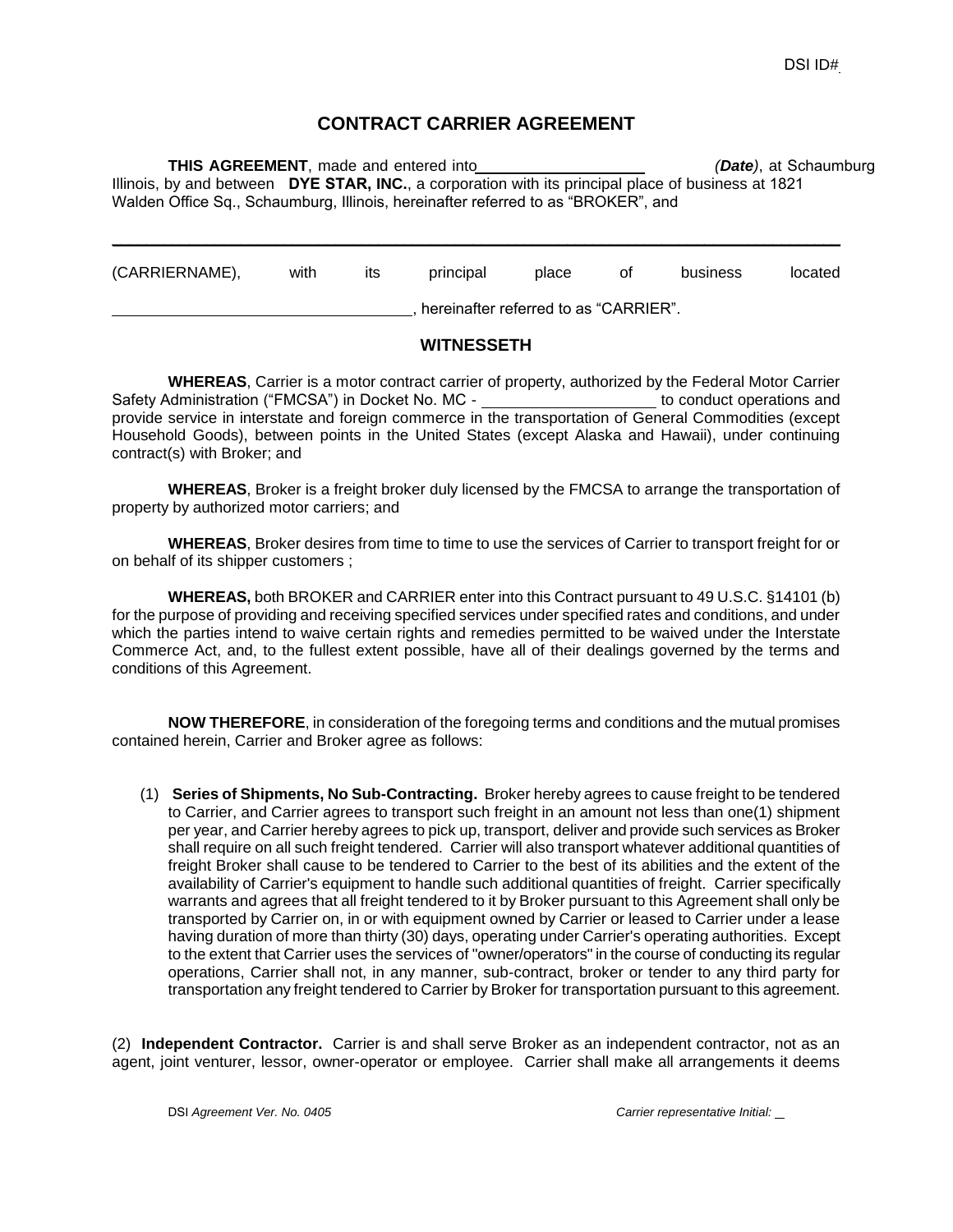appropriate to provide sufficient, appropriate, personnel and motor vehicle equipment, which shall be dedicated to Broker's exclusive use while transporting freight tendered by Broker, to provide transportation services contemplated by this Agreement. Carrier shall provide transportation services designed to meet Broker's distinct needs, which may include specialized motor vehicle equipment, special rates and other special services which Broker may from time to time request. Broker is not and will not be responsible for any debts, liabilities or obligations incurred by Carrier in the performance of its business. It is the intent of the Parties that the Carrier is, shall be and will remain an independent contractor and nothing contained herein shall be construed to be inconsistent with that relationship. Carrier agrees to indemnify and save Broker and/or its customers harmless from any and all claims, demands, actions, causes of action and liabilities (actual, potential, threatened or pending) of any type or nature arising from or in connection with Carrier's transportation services rendered pursuant to this Agreement or otherwise arising or growing out of the operations and activities of the Carrier hereunder, as a carrier or otherwise, and to assume full responsibility for all commissions, salaries, insurance (including workers' compensation), taxes, pensions and benefits of itself and Carrier's agents, lessors, owner-operators, contractors and/or employees in performance of this contract as now or hereafter apply. The Carrier agrees to indemnify the Broker against all workmen compensation liability related to employees or agents of the Carrier, and further indemnify the Broker against any personal injuries.

(3) **Term.** This Agreement shall remain in effect for one (1) year from the date hereof and, if not canceled, shall automatically renew for additional periods of one (1) year. Either party may terminate this Agreement upon giving the other thirty (30) days' prior written notice of its intention to do so. Termination may be with or without cause. Termination of this Agreement shall not release either party from any liability to the other arising pursuant to this Agreement, whether or not such was ascertained at the time of termination.

(4) **Compliance with Law.** Carrier shall comply with all laws, rules and regulations of any duly constituted governmental authority in any manner relating to the performance of the transportation services to be rendered pursuant to this Agreement. Carrier will be solely responsible for any acts, omissions, and/or violations by Carrier, its employees, contractors or agents and will defend and save Broker and/or its customers harmless from any fine, penalty or liability that may result from such acts or violations; provided, however, that this paragraph shall not apply to any penalty or liability arising solely as a consequence of any wrongful or negligent acts, omissions, or violations by the Broker, its customers, agents or employees. Carrier represents and warrants that the drivers or personnel operating its vehicles are competent and properly trained and licensed and is fully informed concerning their responsibilities for all involved freight. Carrier agrees to pay and be solely responsible for all salaries, Workers' Compensation coverage and all taxes relating to all drivers or other personnel. Carrier further agrees to provide and maintain the equipment necessary to fulfill this Agreement and to furnish all necessary fuel, oil, gasoline, tires and repairs for the operation of said equipment and to pay all expenses incidental to such operation. Carrier warrants that all equipment provided pursuant to this Agreement shall be in first class operating condition and will be suitable for transporting all freight tendered. Carrier represents that the transportation rendered hereunder will be performed without violating any federal or state laws or any rules or regulations of any federal, state or local agencies or regulatory bodies having jurisdiction over the operations. Carrier agrees that it will at all times have a U.S. DOT Safety Rating that is "Conditional" or better, and that at no time will it allow its Safety Rating to become "Unsatisfactory". An "Unsatisfactory" Safety Rating shall be considered to be a material breach of this Agreement by Carrier and will result in immediate termination of the tender of freight to Carrier until cured.

(5) **Carrier Paid Only by Broker.** On all shipments tendered to Carrier pursuant to this Agreement, compensation shall be paid to Carrier solely and exclusively by Broker, in the amounts set forth in Appendix A attached hereto and made a part hereof; provided, however, that the parties hereto may at any time agree, in writing, or orally, and subsequently confirmed by both parties in writing, on a form incorporating all of the information of and similar in format to the Rate Confirmation Sheet (Appendix B) attached hereto and made a part hereof, change such compensation for any specific shipment or shipments. Such confirmation may be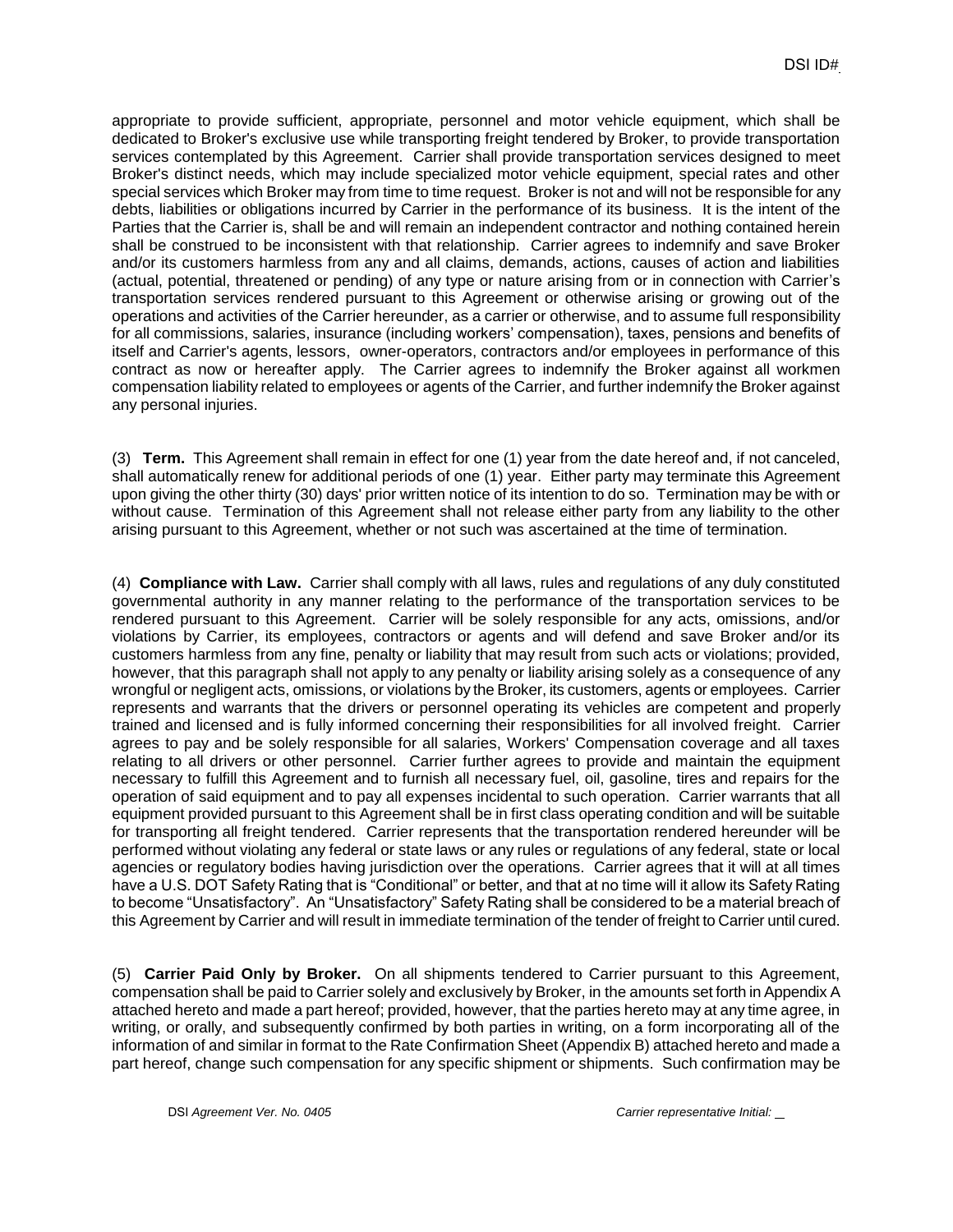accomplished through the exchange of supplements to this Agreement executed by the parties in counterparts being exchanged by Telecopier, or other electronic means agreed to by the parties and acknowledged in a written supplement to this Agreement. Such Rate Confirmation Sheets are supplements to this Agreement, not separate contracts or agreements. Broker shall be solely and exclusively liable for and responsible to Carrier for its charges relating to the transportation of freight tendered by Broker pursuant to this Agreement. Broker's customers' sole obligation with regard to the payment of transportation charges relating to said freight is to make payment to Broker. Broker will bill its customers on Carrier's behalf and remit such proceeds as such Carrier may be entitled to pursuant to this Agreement to Carrier. Carrier specifically agrees it will look only to Broker for the payment of its charges. Carrier appoints and designates Broker as its agent for the sole purpose of billing and collection of freight charges from the shippers whose freight Broker tenders to Carrier or arranges for Carrier to transport. Carrier will not communicate, directly or indirectly, in any manner, with Broker's customers, consignors, consignees or any party other than Broker concerning the collection of any charges relating to transportation services accruing in connection with or as a consequence of this Agreement. Carrier shall have no lien, and hereby expressly waives its right to any lien on any cargo, freight or other property of Broker or any of its customers.

(6) **Carrier's Handling of Freight.** Carrier will transport all shipments tendered pursuant to this Agreement to the specified consignee at the specified destination at the time specified, or, if there is no time specified, then within a reasonable time. Broker and Carrier both agree and recognize that time is of the essence of this Agreement and that due to varying geographical origins together with the need for expeditious transportation, both parties will commence performance under this contract immediately following the oral tender of a shipment to Carrier by Broker.

At the time each shipment is received by Carrier from Broker's customer(s), Carrier shall request and obtain instructions concerning all handling, securing and product or freight protection requirements (heat, cold, moisture, etc.) of each shipment, including specifications, on the bill of lading or otherwise and carrier shall be solely liable for any damages to any shipment occurring from any such cause if Carrier either fails to do so or fails to comply with such instructions. Carrier is responsible for ensuring that all freight is properly blocked and braced for transportation unless tendered to Carrier in a pre-loaded, sealed trailer, and Carrier is instructed not to break the seal(s) on the trailer, which fact must be noted on the bill of lading. Carrier is responsible to determine that the goods being shipped are in apparent good order and condition, to the extent that such is ascertainable through a visual examination of the exterior of the goods shipped, before loading and, in the event that they are not Carrier will contact Broker for further instructions.

(7) **Bill of Lading.** Carrier will issue and sign a standard, uniform straight bill of lading or other receipt acceptable to Broker and Broker's customers upon acceptance of goods for transportation. In the event that the terms and conditions of any bill of lading issued by Carrier in connection with a shipment transported pursuant to this agreement shall conflict with the terms and conditions of this Agreement, the terms and conditions of this Agreement shall govern and take precedence. Carrier assumes the liability of an interstate motor common carrier, as specified in 49 U.S.C. §14706 or any successor law or statute, for all freight transported pursuant to this Agreement, from the time of receipt of said goods by the Carrier until proper delivery is made thereof. The receipt or bill of lading issued or executed by Carrier shall be prima-facie evidence of receipt of such goods in good order and condition by Carrier unless otherwise noted on the face of said document. In the event that Carrier's personnel are not allowed or afforded an opportunity to view and/or examine the goods shipped, prior to loading on to Carrier's vehicle, in order to ascertain the condition of those goods, then the absence of any exception to the condition of the goods on the bill of lading shall not be conclusive against Carrier as to the condition of the goods when received. However, in such event, Carrier's personnel shall note on the bill of lading that they were not allowed or afforded an opportunity to view and/or examine the goods shipped. The parties agree that this Agreement and operations performed hereunder are subject to 49 U.S.C. § 14706.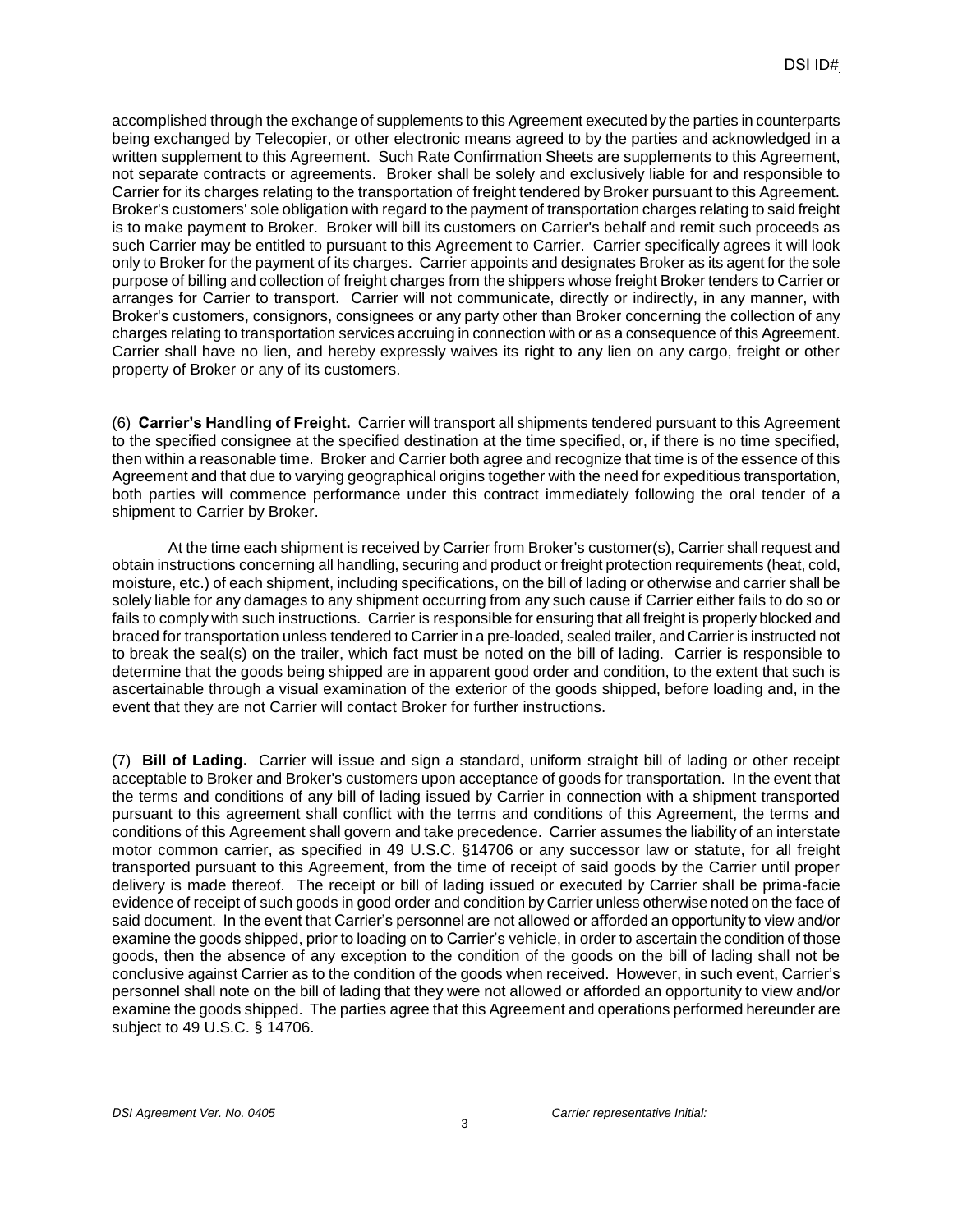(8) **Submission of Documents/Claims.** Carrier shall submit to Broker all required shipping documents within fifteen (15) days of delivery of each shipment transported pursuant to this Agreement and Broker shall pay Carrier for each shipment tendered pursuant to this Agreement the agreed compensation within thirty(30) days from receipt by Broker of (a) if applicable a written rate confirmation sheet (amendment to Appendix A), duly signed by Carrier, acknowledging a change in compensation, for any specific shipment or shipments; and (b) Carrier's freight bill with attached original Bill of Lading (or a readable copy thereof), without exception or notation, signed by the consignee at point of delivery as proof of delivery of the shipment in good order and condition. Only if no such Bill of Lading was provided at point of origin will a written and signed delivery receipt be acceptable as a substitute. Broker shall not be responsible for the payment of any freight bills for any charges which are not submitted to Broker by Carrier within 180 days of the date of delivery of the shipment(s) represented on any such freight bills. Compensation due to Carrier under this agreement may be withheld by Broker, in whole or in part, to satisfy claims for loss or damage to shipments arising tendered to Carrier by Broker pursuant to this Agreement.

Any claim for overpayment or underpayment of transportation charges in connection with shipments transported pursuant to this agreement shall be presented in writing by the party asserting the claim to the other party within 60 days of discovery of the claim by that party, but in no event will any such claim(s) be asserted more than 180 days after the delivery of the shipment or shipments giving rise to any such claim. In the event that the parties cannot resolve any such claim among themselves within 30 days of presentation of such a claim, then the parties shall submit the claim to binding arbitration by a mutually agreeable arbitrator. If the parties cannot, in good faith, agree upon an arbitrator within 30 days then Broker shall select an arbitrator.

(9) **Factoring.** Carrier shall provide Broker written notice of any assignment, factoring, or other transfer of its right to receive payments arising under this agreement thirty (30) days prior to such assignment factoring, or other transfer taking legal effect. Such written notice shall include the name and address of assignee/transferee, date, date assignment is to begin, and terms of the assignment, and shall be considered delivered upon receipt of such written notice by Broker. Carrier shall be allowed to have only one assignment, factoring or transfer legally effective at any one point in time, No multiple assignments, factorings or transfers by the Carrier shall be permitted.

Carrier shall indemnify Broker against and hold Broker harmless from any and all lawsuits, claims, actions, damages (including reasonable attorney fees, obligations, liabilities, and liens) arising or imposed in connection with, the assignment or transfer of any account or right arising thereunder where the Carrier has not complied with the notification of assignment requirements of this section. Carrier also releases and waives any right, claim, or action against Broker for amount due and owing under this agreement where Carrier has not complied with this notice requirements of this section Such notices shall be mailed to the address first recited herein above, Attention:

(10) **Carrier's Warranties.** Carrier warrants that it is a motor contract carrier of property duly authorized by the FMCSA to perform the transportation as provided herein and that all transportation performed by it for or on behalf of Broker and/or Broker's customers shall be as a contract carrier pursuant to the terms and conditions of this Agreement. Carrier further warrants that while it may also hold authority from the FMCSA to operate as a motor common carrier, no transportation will be performed by it for or on behalf of Broker and/or Broker's customers as a motor common carrier and that Carrier's rates and tariffs as a motor common carrier shall not, except as may be specifically provided in this Agreement, be applicable to any transportation which it shall perform for and on behalf of Broker.

(11) **Carrier's Insurance.** Carrier agrees at all times to carry general liability, auto liability, public liability and property damage insurance in amounts not less than one million dollars (\$1,000,000.00) and "all risk" cargo liability insurance in an amount not less than one hundred thousand dollars (\$100,000.00) with an A.M. Best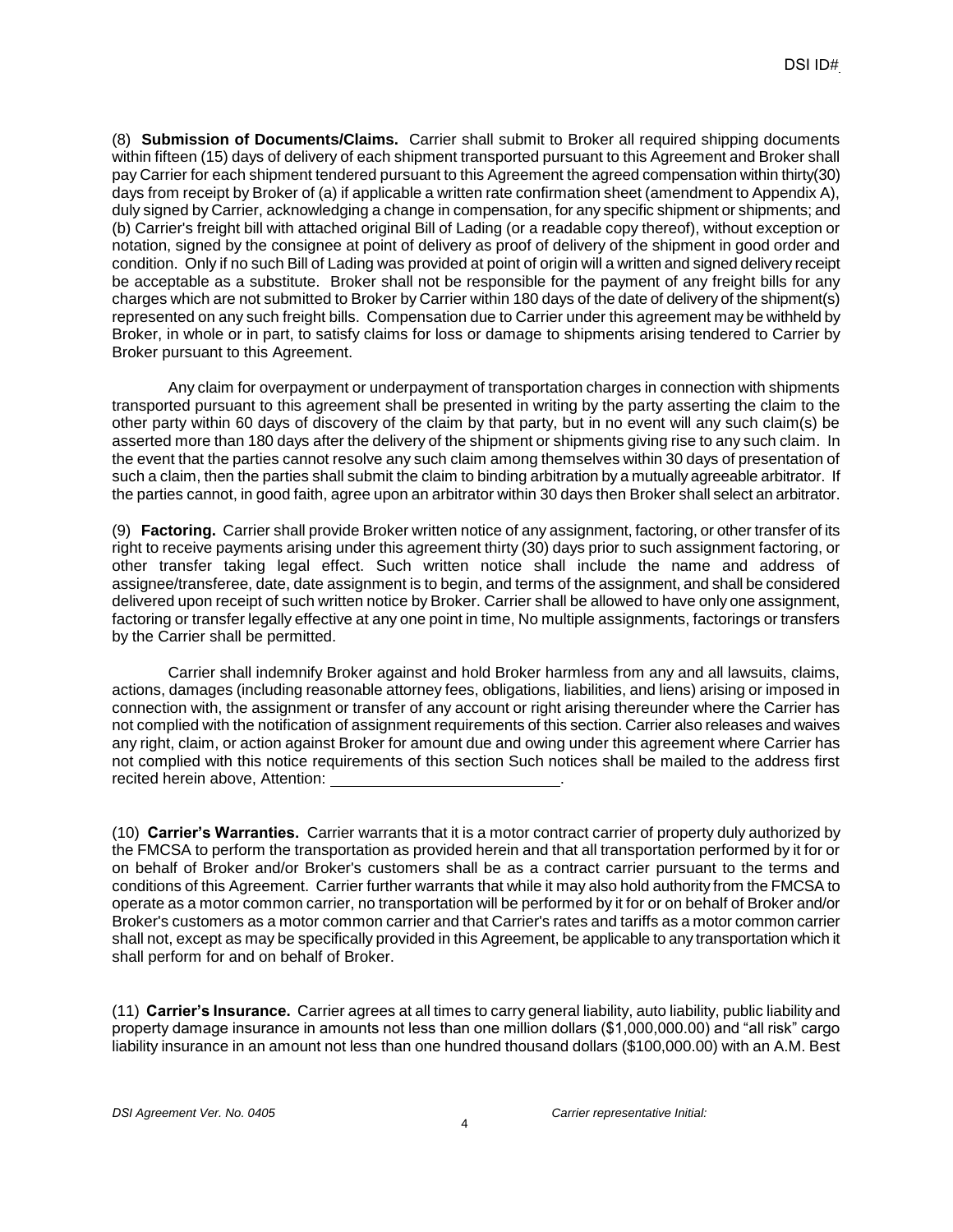"A" rated or better insurance company or companies approved by Broker, which policies shall not contain any restrictions such as deductible obligations or exclusions which are not approved or accepted by Broker, including exclusions based on driver negligence, moisture and specific commodities which the carrier is in fact actually hauling with broker . Carrier warrants that at all times it will have on file with the FMCSA or any successor agency appropriate insurance forms (B.M.C. - 91 or 91X with regard to liability insurance, and B.M.C. - 34 with B.M.C.- 32 endorsement with regard to cargo insurance. Carrier will, promptly furnish Broker with Certificates of Insurance that identify Broker as a certificate holder under all general liability, auto liability, public liability and property damage insurance policies. Carrier will cause Broker, and any customer of Broker's as Broker shall direct, named insured, certificate holder and loss payee on cargo insurance policies (as their interests may exist) and will provide Broker with copies of all such policies and endorsements thereto. All Certificates of Insurance shall contain provision that Carrier or its insurance carrier(s) shall give Broker not less than thirty (30) days prior notice of any cancellation of any insurance policy or coverage(s). Carrier or its insurance carrier(s) shall give Broker not less than thirty (30) days prior notice of any cancellation of any insurance policy or coverage(s) or such cancellation shall not be effective as to Broker and/or its customer(s). Carrier shall also carry and maintain Workers Compensation insurance in the amounts required by law in the jurisdictions where the services hereunder will be performed, and Employers Liability insurance in an amount not less than \$500,000 per occurrence. Absent applicable state laws or regulations to the contrary, none of Carrier's liability insurance policies specified hereinabove shall contain any exclusions for punitive damages. Carrier shall remain liable for any claim amounts regardless of the limits in its insurance coverage, the deductible or any exclusions.

(12) **Cargo Claims.** Carrier shall pay or settle all cargo loss or damage claims within sixty (60) days from the date of receipt of notice of such claim. Carrier assumes liability for all shipments transported pursuant to this Agreement to the same extent as an interstate motor common carrier pursuant to 49 U.S.C. § 14706. Carrier shall only be bound to transport any shipment with reasonable dispatch, unless a specified delivery date and/or time is communicated to Carrier prior to the pickup of any individual shipment. "Reasonable dispatch" is the length of time that it would customarily and ordinarily take to transport a like shipment. No released value conditions, whether stated in the rates or otherwise, shall apply against Broker or its customers. Carrier shall not be liable for any loss, damage or delay caused by the Act of God, the public enemy, the authority of law, the act or default of the shipper or owner, or due to the inherent vice or of the goods shipped. Carrier shall be liable for and responsible to pay Broker for any loss or damage claims Broker may incur or pay to its customers on account of any transportation services performed by Carrier, for Broker. In the event branded or labeled goods are damaged, Broker's customers may determine, within its sole discretion, and subject to a reasonableness standard, whether the goods may be salvaged, and if salvageable the value of such salvage. Any salvage receipts shall be credited against Broker's customers' claims against Carrier. Broker's customers shall have the right to remove all identifying marks or labels when Carrier pays to Broker or Broker's customers the full value of the damaged goods and requests possession of the goods for salvage. Alternatively, the goods shall be permanently marked as "damaged" or a similar notation, without debiting or otherwise charging Broker's customers on account of such notations.

(13) **Application of Contract.** This contract applies to the tender by Broker and/or the transportation by Carrier of both commodities that are regulated and those that are unregulated pursuant to Federal Law or regulation and the tender and/or transportation of such commodities in mixed or unmixed loads. This Agreement also applies to intrastate transportation where such does not result in a violation of any state or local law or regulation and mixed loads of interstate and/or unregulated and intrastate freight.

(14) **Mileage and Accessorial Charges.** For each freight movement or shipment, the Parties may specify the mileage to apply for the purposes of computing transportation charges if a mileage rate schedule applies. Otherwise, the mileage according to the then current Household Goods Carriers' Mileage Guide will apply. There shall be no charge for waiting time or demurrage other than as provided for in this paragraph. Carrier shall allow 3 hours of free time for loading and after that free time has expired, Broker shall pay for waiting at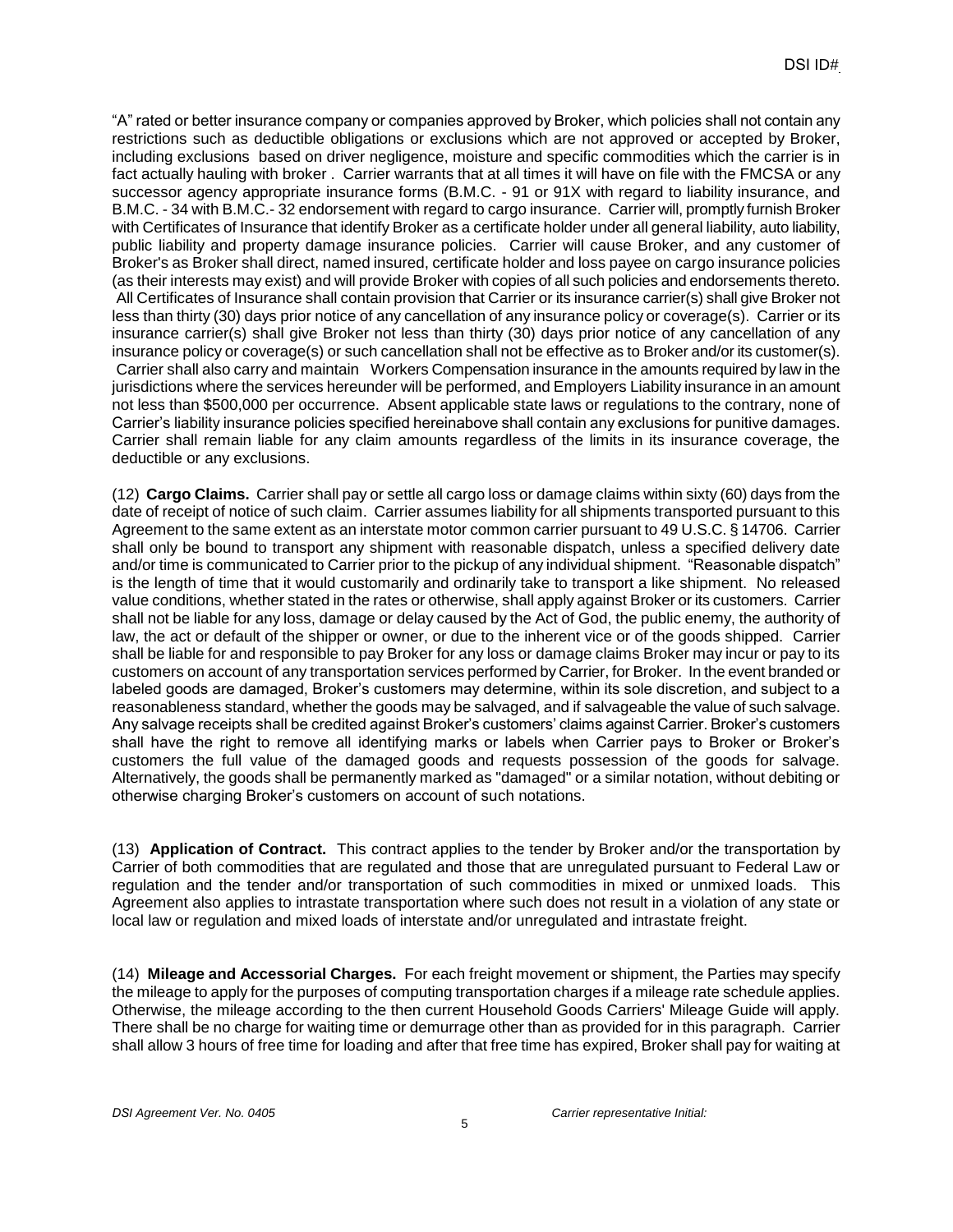the rate of \$25.00 per hour, not to exceed a total of \$150.00. Carrier shall allow 3 hours of free time for unloading and after that free time has expired, Broker shall pay for waiting at the rate of \$25.00 per hour, not to exceed a total of \$150.00. In order to be eligible to receive payment for waiting time, Carrier must first furnish to Broker written proof of the time of arrival of the subject vehicle for loading/unloading and the time of completion of the loading/unloading on the bill of lading for the subject shipment or other appropriate and acceptable (to Broker) shipping document. Time spent waiting prior to the time of opening for business of the consignor or consignee, as the case may be, shall not be included in the computation of either free time or waiting time. In order to receive payment for waiting time, Carrier must first give Broker telephonic notice that chargeable waiting time is about to commence or accrue so that Broker has an opportunity to intervene with the consignor/consignee in order to avert or minimize such charges for waiting time. Carrier shall not be entitled to any payment for waiting time which was caused due to an Act of God, the public enemy, the authority of law, strikes or act of the Carrier. Appointments for loading and unloading are to be made at no additional charge. Loads shall be held for delivery at no charge. Upon the request of the consignor and/or consignee of any shipment transported by Carrier pursuant to this Agreement for Carrier to load and/or unload any such shipment from Carrier's vehicle, Carrier shall provide such loading and/or unloading service, at its own, sole, expense, unless otherwise provided for in a rate confirmation sheet from Broker for a specific shipment.

**(**15) **Carrier moving perishable goods:** Carrier warrants that the carrier will inspect or hire a service representative to inspect a vehicle's refrigeration or heating unit at least once each month. Carrier warrants that they shall maintain a record of each inspection of refrigeration or heating unit and retain the records of the inspection for a least one year. Copies of these records must be provided upon request to the carrier's insurance company and Broker.

Carrier warrants that they will maintain adequate fuel levels for the refrigeration or heating unit and assume full liability for claims and expenses incurred by the Broker or the shipper for failure to do so.

Carrier warrants that they must provide their cargo insurance carrier with all records that relate to a loss and permit copies and abstracts to be made from them upon request.

(16) **No Back-Solicitation.** Carrier agrees that neither it, nor any of its employees or agents, shall solicit, directly or indirectly, any customers, customers' business, customers' freight, freight or business of Broker with whom or which it or they first came into contact with or become aware of as a result of any shipments tendered to Carrier by Broker pursuant to this Agreement. To the extent that Carrier was transporting freight for a customer of Broker's prior to the tender of that customer's freight to Carrier by Broker this prohibition shall apply only to specific business or lanes of traffic or freight movement which Carrier its employees or agents first came into contact with or become aware of as a result of any shipments tendered to Carrier by Broker pursuant to this Agreement. Carrier agrees that during the term of this Agreement and for a period of one (1) year, commencing with the termination of this Agreement, Carrier will not engage in any activity in any way involving or related to the Solicitation, or transportation as a consequence thereof, of freight, of any kind, such as identified in this paragraph, for or on behalf of or belonging to any entity or person, natural or otherwise, who was or is a customer of Broker, during the term of this Agreement, any extensions or renewals of this Agreement, or any predecessor agreement of like kind between the parties hereto. The term "Carrier" as used in this Paragraph shall include Carrier, any and all agents or employees of Carrier, and any party which Carrier may contract with to provide equipment for use in transporting freight. In the event that Carrier violates any provision of this Paragraph, then Carrier shall pay to Broker, not as penalty but as liquidated damages, a sum equal to three (3) times the gross revenues derived from any such transportation by Carrier, plus Broker's actual attorneys' fees.

(17) **Confidentiality.** All information furnished to Carrier by Broker in the course of performing its work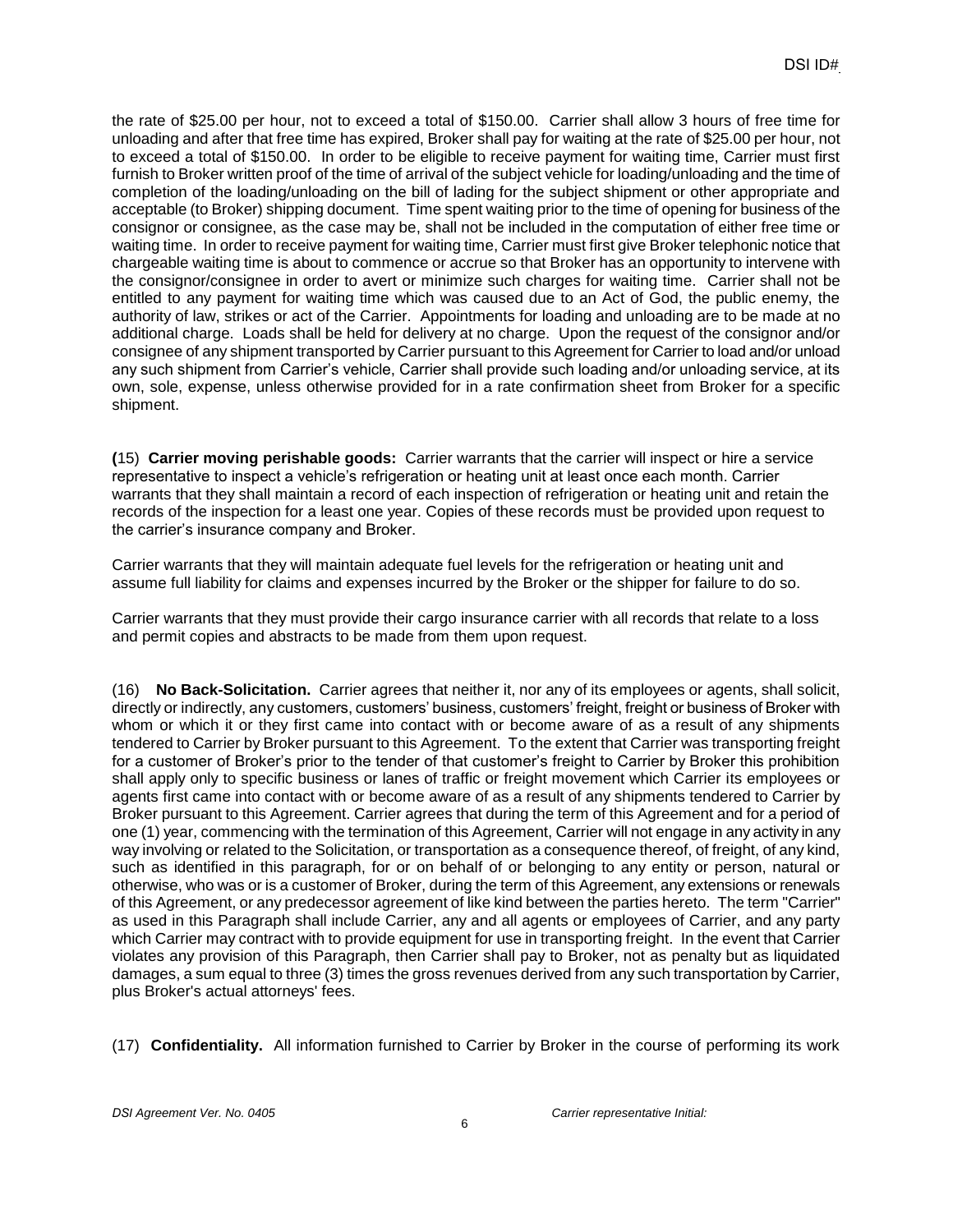and/or rendering services pursuant to this Agreement, whether or not it is marked or specifically identified as "Proprietary" or "Confidential" shall be deemed to be business proprietary information of Broker and/of its customer(s). Carrier agrees not to disclose any such information, directly or indirectly to any third party nor to use such information other than in performance of work and/or rendering services pursuant to this Agreement and agrees not to use Broker's or Broker's customers' names for promotional or other purposes without prior written consent.

(18) **Notices.** Any notice, request, direction, instruction or other communication relating to the transactions contemplated by this Agreement shall be in writing, shall be sent and shall be deemed to have been given when sent postage prepaid by certified mail, return receipt requested or by premium private courier or delivery service to the addresses recited herein above, or in such other manner or to such other address as shall have been designated, in compliance with this paragraph, by the party to which such notice, request, direction, instruction or other communication is to be given.

(19) **Communications.** Carrier and Broker intend and hereby agree to use the entire variety of communications and information transmission means available, whether available presently or in the future, to communicate agreements, modifications, rates, instructions, equipment and load location, and any other information helpful or necessary to carry out the intentions of the Parties herein. Such communications and information transmission presently includes telephone, telecopier, software, e-mail, internet, electronic funds transfer, satellite, and information received from third parties (including affiliates of Broker, outside billing companies and freight payment entities), but this is not intended to be limiting the manner of future communications as they develop.

(20) **Binding Effect/Assignment.** This Agreement shall extend to and be binding upon the heirs, executors, successors, or assigns of Broker and Carrier. Neither party may assign its rights or obligations hereunder. This Contract shall not be rendered unenforceable by virtue of any failure or alleged failure to comply with the provisions of any statute or regulation applicable to transportation contracts, and the parties expressly waive any right that they might otherwise have to challenge the validity of this contract on such grounds, which waiver shall be binding on their respective assigns, heirs, or successors in interest.

(21) **Counterparts.** This Agreement may be executed in one or more counterparts and each of such counterparts shall, for all purposes, be deemed to be an original, but all such counterparts shall together constitute but one and the same instrument.

(22) **Governing Law – Venue.** This Agreement shall be governed by and construed in accordance with the Laws of the State of Illinois. Any legal action arising under or pursuant to this Agreement shall be brought and maintained only in courts located in Cook County, Illinois.

(23) **Entire Agreement.** This Agreement constitutes the entire agreement and understanding between the parties and supersedes any and all prior agreements and understanding, either oral or written. Broker may, from time to time modify or amend the terms or conditions of this Agreement by means of a written amendment which it shall promptly mail or otherwise transmit to Carrier. Said modification or amendment shall become effective three (3) days after transmission by Broker. Carrier's continued acceptance of freight tendered by Broker or Broker's customers thereafter shall constitute acceptance by Carrier of such modification or amendment to this Agreement. Amendments or modification to this Agreement shall be in writing and, except as otherwise provided for in this paragraph, must be signed by a duly authorized representative of each party hereto. In the event that any portion of this Agreement is declared void or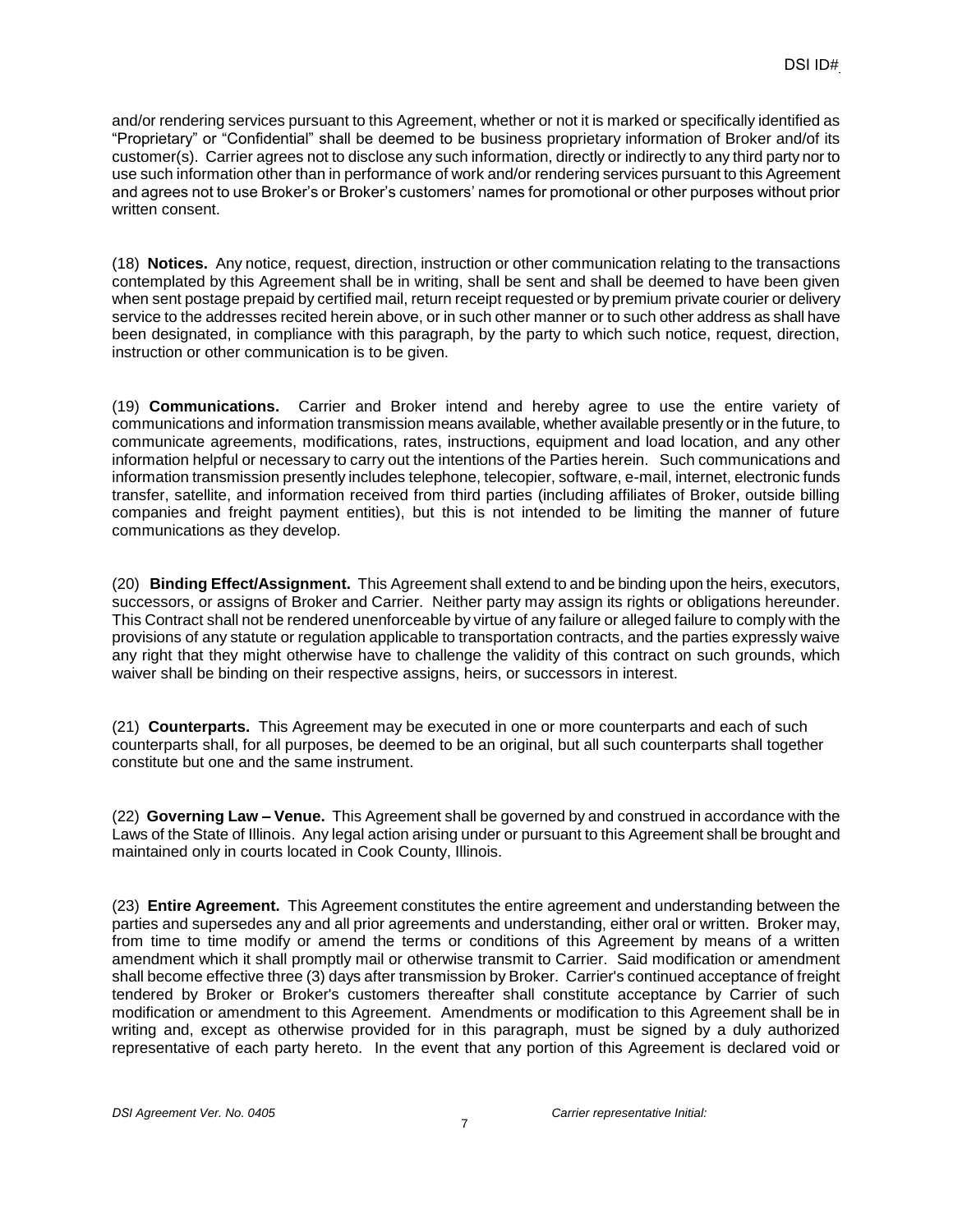unenforceable, then such provision shall be deemed severed from this agreement which shall otherwise remain in full force and effect.

(24) **Force Majeure.** The performance of either or both Parties hereto shall be excused and abated if such is prevented or substantially impeded by any Act of God, the public enemy, the authority of law, natural disaster or other like event, for the duration of such event. The party who is unable to perform because of such event shall give the other notice of same within 24 hours of the occurrence of such event or its performance hereunder will not be excused.

(25) **Enforcement/Attorneys' Fees.** In the event either party incurs attorney's fees, costs or expenses in enforcing any of the provisions of this Contract, or in exercising any right or remedy arising out of any breach of this Contract by the other party, the prevailing party shall be entitled to an award of attorney's fees, costs and expenses against the defaulting party.

(26) **Headings, Non-Waiver.** All section headings in this Agreement are inserted for convenience only and shall not affect any construction or interpretation of this Agreement. If either party fails to enforce, or waives the breach of any term or condition of this Agreement, such action or inaction shall not operate as a waiver of any other breach of such term or condition, nor of any other part of this Agreement, nor of any other rights, in law or equity, or of claims which each may have against the other arising out of, connected with or related to this Agreement.

(27) **Survival of Rights.** All rights and obligations arising under this Agreement shall survive termination of this Agreement.

IN WITNESS WHEREOF, the parties hereto have caused this Agreement to be executed as of the date first above written.

Carrier

**DYE STAR, INC.** Broker

B<sub>v</sub> **(***Must be signed by an officer)*

By **Example 20** 

TITLE

TITLE **TITLE**